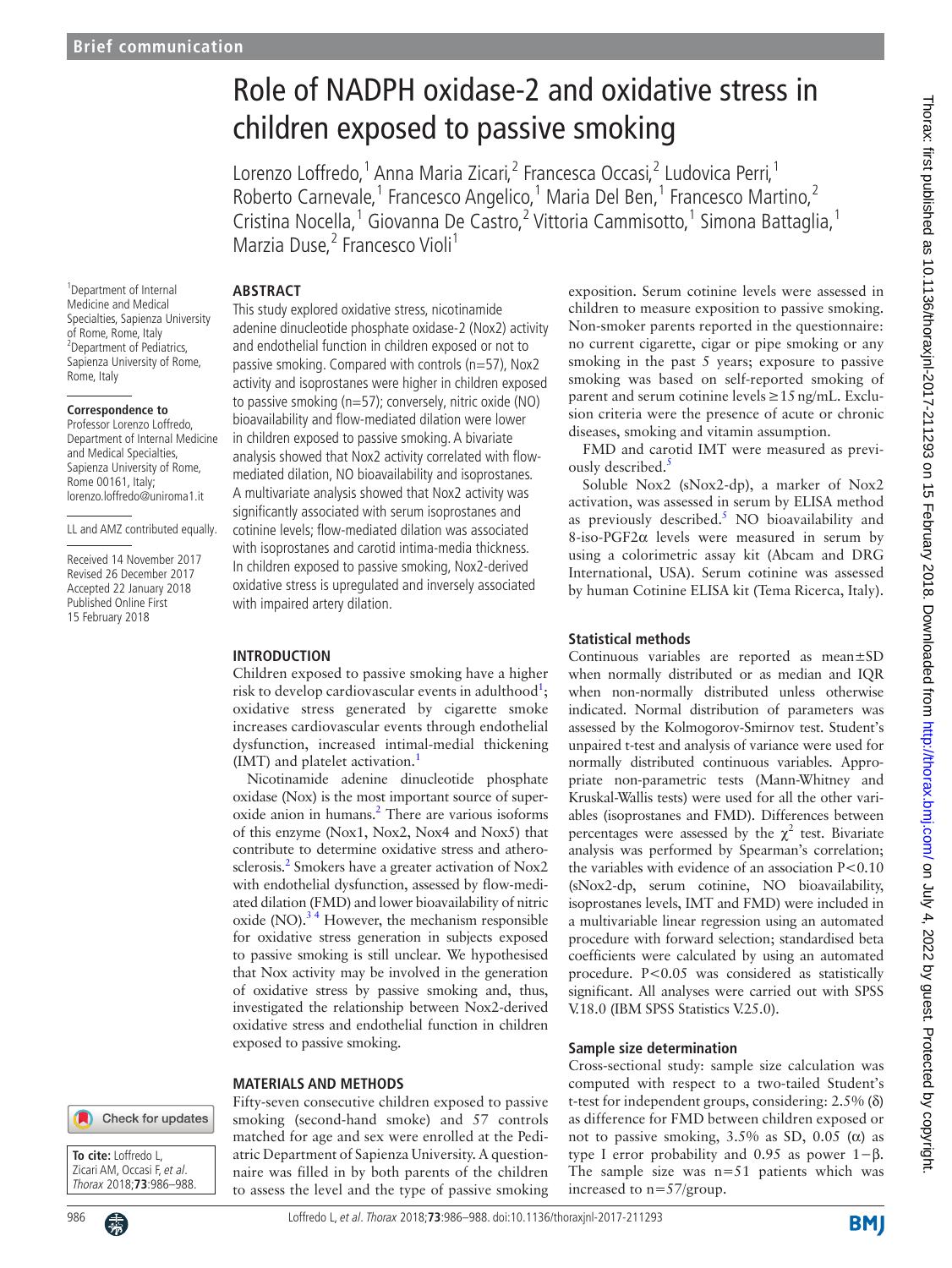<span id="page-1-0"></span>

| Clinical characteristics of children exposed or not exposed to passive smoking<br>Table 1 |                                     |                                         |                   |
|-------------------------------------------------------------------------------------------|-------------------------------------|-----------------------------------------|-------------------|
|                                                                                           | Children exposed to passive smoking | Children not exposed to passive smoking | P                 |
| N                                                                                         | 57                                  | 57                                      | $\qquad \qquad -$ |
| Age (years)                                                                               | 8.7 (7.8 to 9.5)                    | 8.7 (8.0 to 9.4)                        | 0.949             |
| Females/males                                                                             | 26/31                               | 26/31                                   | 1.0               |
| Systolic blood pressure, mm Hg                                                            | 115 (112 to 118)                    | 112 (109 to 115)                        | 0.198             |
| Diastolic blood pressure, mm Hq                                                           | 75 (71 to 78)                       | 70 (68 to 73)                           | 0.60              |
| Parents cigarettes/day, No.                                                               | 12 (11 to 14)                       | $\overline{\phantom{0}}$                | < 0.001           |
| Serum cotinine (ng/mL)                                                                    | 35.7 (33 to 38)                     | $1.5(1.2 \text{ to } 1.8)$              | < 0.001           |
| Body mass index                                                                           | 18 (17 to 19)                       | 17 (16 to 18)                           | 0.157             |
| Total cholesterol level, mg/dL                                                            | 169 (162 to 175)                    | 160 (155 to 166)                        | 0.052             |
| Fasting glucose level, mg/dL                                                              | 88 (84 to 91)                       | 87 (83 to 89)                           | 0.617             |
| sNOX-2dp (pg/mL)                                                                          | 26 (24 to 29)                       | 18 (16 to 20)                           | < 0.001           |
| 8-iso-PGF2α (pmol/L)                                                                      | 169 (142 to 185)                    | 150 (130 to 159)                        | < 0.001           |
| NO bioavailability (µM)                                                                   | 51 (48 to 54)                       | 59 (55 to 62)                           | < 0.001           |
| FMD (%)                                                                                   | 6.1 (4 to $9.1$ )                   | 7.7 (5.1 to 10)                         | 0.006             |
| $IMT$ (mm)                                                                                | $0.50$ (0.48 to 0.52)               | $0.49$ (0.46 to 0.51)                   | 0.502             |

Data are reported as mean and 95% CI. Italicised values show a P value statistically significant.

FMD, flow-mediated dilation; IMT, intimal-medial thickening; NO, nitric oxide; sNOX-2dp, soluble Nox2.

#### **Results**

Clinical characteristics of children exposed (n=57, age:  $9±3$ years, 26 females and 31 males) or not exposed (n=57, age:  $9±3$  years, 26 females and 31 males) to passive smoking are reported in [table](#page-1-0) 1. No significant differences in age, gender, arterial blood pressure, body mass index (BMI), total cholesterol, fasting glucose levels were found between the groups ([table](#page-1-0) 1). As expected, children exposed to passive smoking had higher plasma levels of cotinine  $(35.7 \pm 8.8 \text{ vs } 1.5 \pm 1.0 \text{ ng/m}^2)$ 

mL; P<0.001) ([table](#page-1-0) 1). All the parents of children exposed to passive smoking declared to currently smoke cigarettes; they smoke prevalently at home or in car.

Compared with controls, serum sNox2-dp and isoprostanes were higher in children exposed to passive smoking  $(26\pm9)$ vs 18±9pg/mL, P<0.001and 160 (95% CI 142 to 185) vs 140 (95% CI 130 to 159)pmol/L, P<0.001, respectively) ([figure](#page-1-1) 1A,B); conversely, NO bioavailability and FMD were lower in children exposed to passive smoking  $(51 \pm 10 \,\mu\text{M})$  vs



<span id="page-1-1"></span>**Figure 1** The box plots depict the non-outlier ranges of sNOX2-dp (A), 8-iso-PGF2 $α$  (B), NO bioavailability (C) and FMD (D). The median is identified by a line inside the box. The length of the box represents the IQR. The extreme lines of the box plot depict the maximum and the minimum of the nonoutlier range. \*P≤0.01; \*\*P<0.001. FMD, flow-mediated dilation; IMT, intimal-medial thickening; NO, nitric oxide; sNOX-2dp, soluble Nox2.